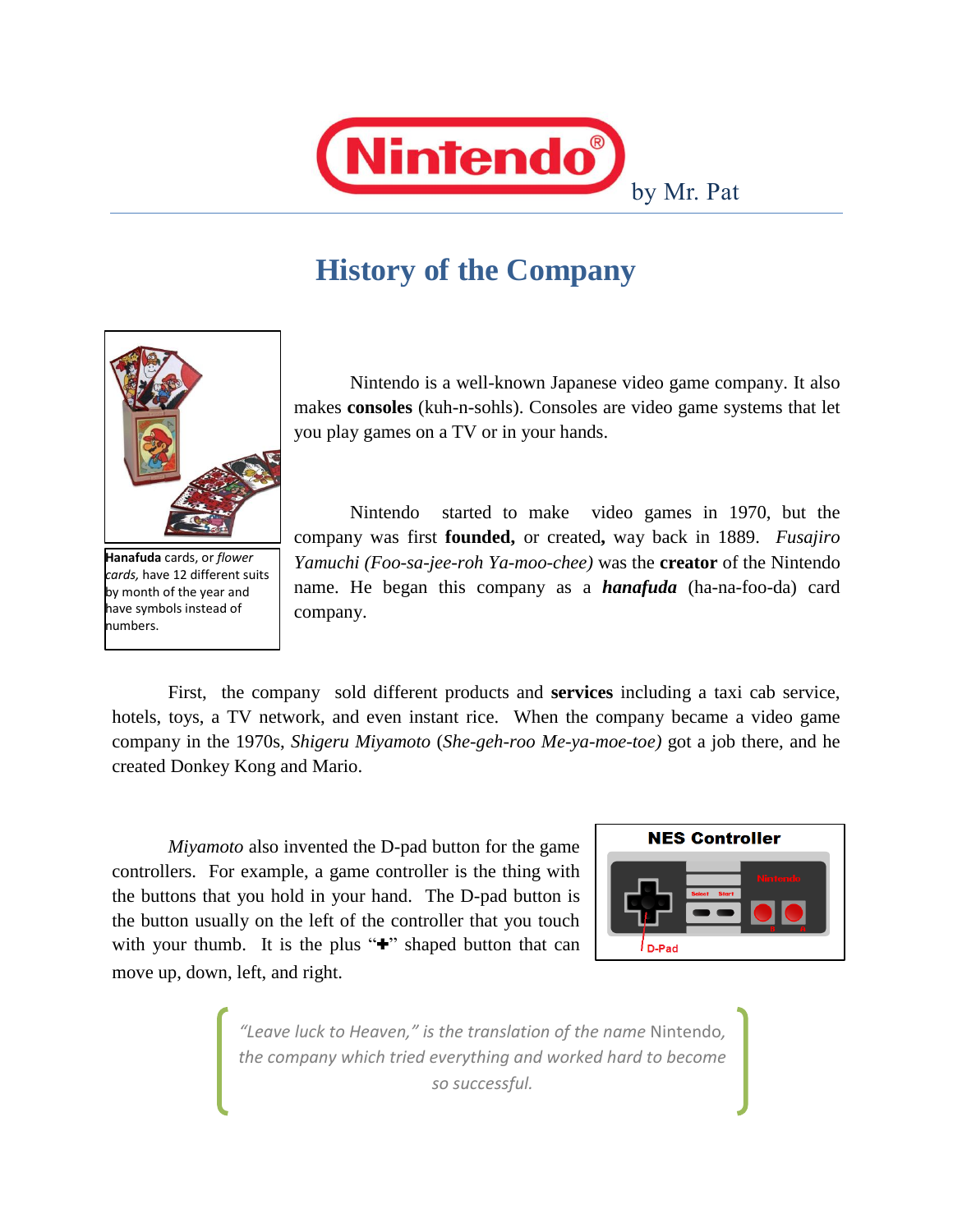#### **Famous Nintendo Franchises**

Nintendo has many famous **franchises.** A franchise is a group of products with the same characters. The characters and games in a franchise are **IP**. For example, the most popular Nintendo franchise is Mario. Mario was created by *Shigeru Miyamoto.* Other famous franchises

**IP: Intellectual property, IP for short, is something that somebody created or invented and nobody is allowed to copy it.** 

include The Legend of Zelda, Metroid, Pokémon, and Donkey Kong.



The first time anyone saw Mario, he was a little man who was jumping around in the game *Donkey Kong* from 1981. At that time he was called "Jumpman." Now Mario is in over 200 games, TV shows, movies, comics, and many *many* toys. That is a large franchise.

**Jumpman in 1981.**

Mario lives in the Mushroom Kingdom with his brother, Luigi, and his friends Princess Peach, Toad, and Yoshi. There are many other characters that are a part of the Mario franchise. Mario is in many different types of games: sports, puzzle, racing, baseball, soccer, strategy, fighting, golf, and others. Games that have Mario in them have sold more than **500,000,000** copies. People think that the Mario franchise is worth more than \$10 billion.

Gamers around the world can recognize Mario very easily. Mario is so famous that the **Prime Minister** of Japan dressed up as Mario at the end of the 2016 Olympics in Rio. He was there to take the Olympic flag for the Tokyo 2020 Olympic Games.

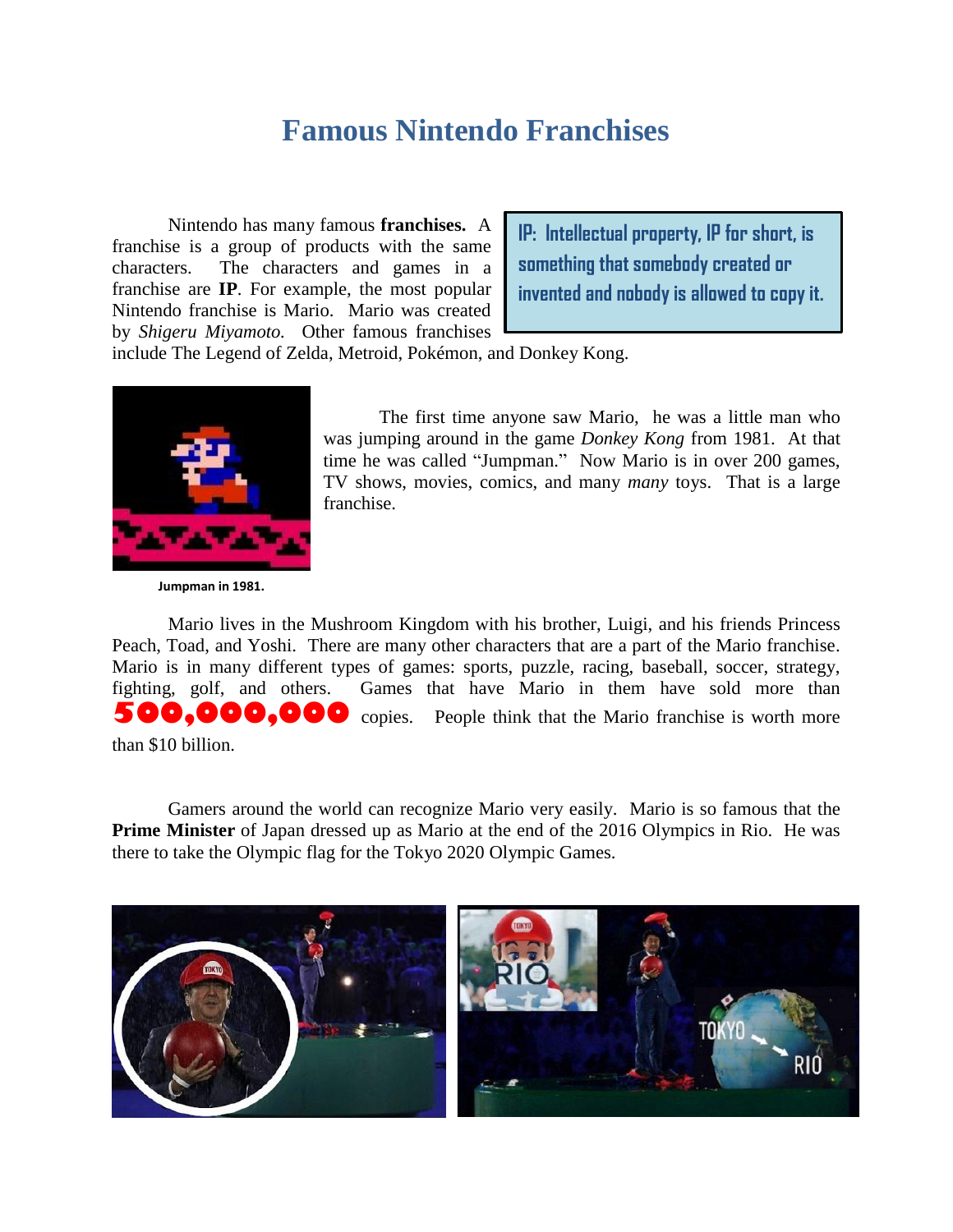## **Nintendo Consoles**



**Pong was one of the first video games.**

The Nintendo company made its first console, the Color TV-Game 6, in 1977. It had six different ways to play one of the first video games created, *Pong*. *Pong* was a simple game. It was a video game of Ping Pong without the net. The game had two short lines on the left and right of the TV screen. You could use the controller buttons to move the lines up and down to hit a little ball across the screen.

It was Nintendo's NES (Nintendo Entertainment System), which was sold all over the world in 1985, that started Nintendo's success. The game *Super Mario Bros.* came free with the NES. After that, Nintendo released five more home consoles. Nintendo will **release** its sixth console in 2017.



**Nintendo released six home consoles from 1985 to 2012. In 2017 it will release its seventh.**

Nintendo also created multiple mobile game consoles that you could carry with you when you go out. The first successful mobile console, the Gameboy, was only black and white. It was released in 1989. The most recent mobile console is the 3DS, which can display 3D pictures without using 3D glasses.



**Nintendo started making portable gaming consoles in 1988. The first portable console only had one game on it.**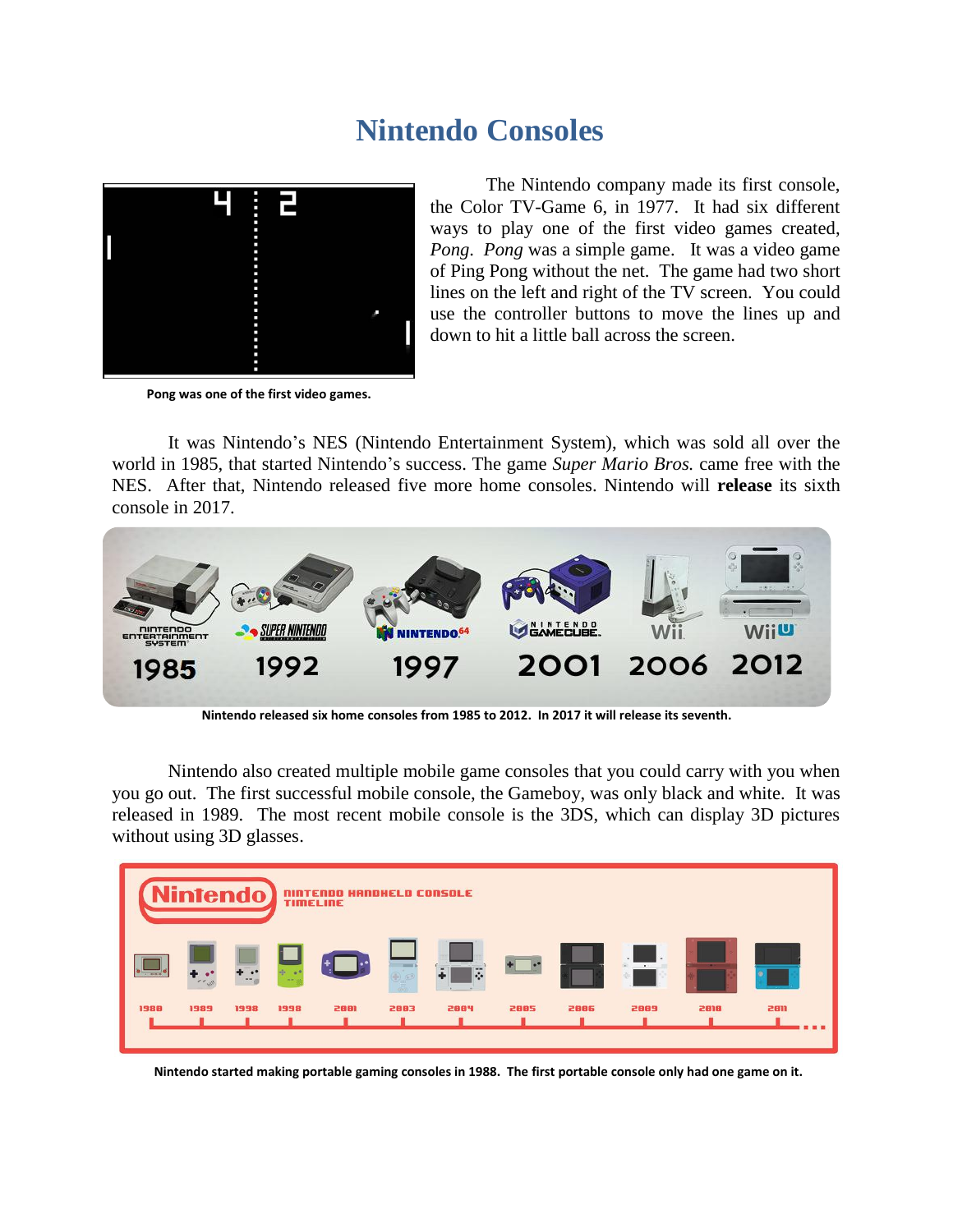## **The Future of Nintendo**

Nintendo is famous for making games that *only* work on Nintendo consoles. But this year, Nintendo finally started to release games for iOS, which is for iPhones and iPads. Nintendo also plans to make more games for iOS and other phones.





**Pokémon Go for mobile phones released July, 2016.**

But the biggest release of the year is a new console, the Nintendo Switch. It is both a home console and a portable console you can bring with you. It looks like the Switch can be played in many different ways. Look how the controller can change. The company that does not leave luck to heaven will try any new and interesting idea to become successful in the future.

**Super Mario Run for Mobile Phones released December, 2016.**

In 2016 Nintendo released *Miitomo*, *Pokémon Go*, and *Super Mario Run*. Nintendo's iOS games are **F2P** (free-to-play), but they have in-game stores that let you spend real money to buy in-game things. In 2017 Nintendo plans to release an Animal Crossing game and a Fire Emblem game on iOS. Animal Crossing and Fire Emblem are popular game franchises from Nintendo consoles.

> *An F2P game is one you can download and play for free.*



**Nintendo Switch to be released Spring 2017.**